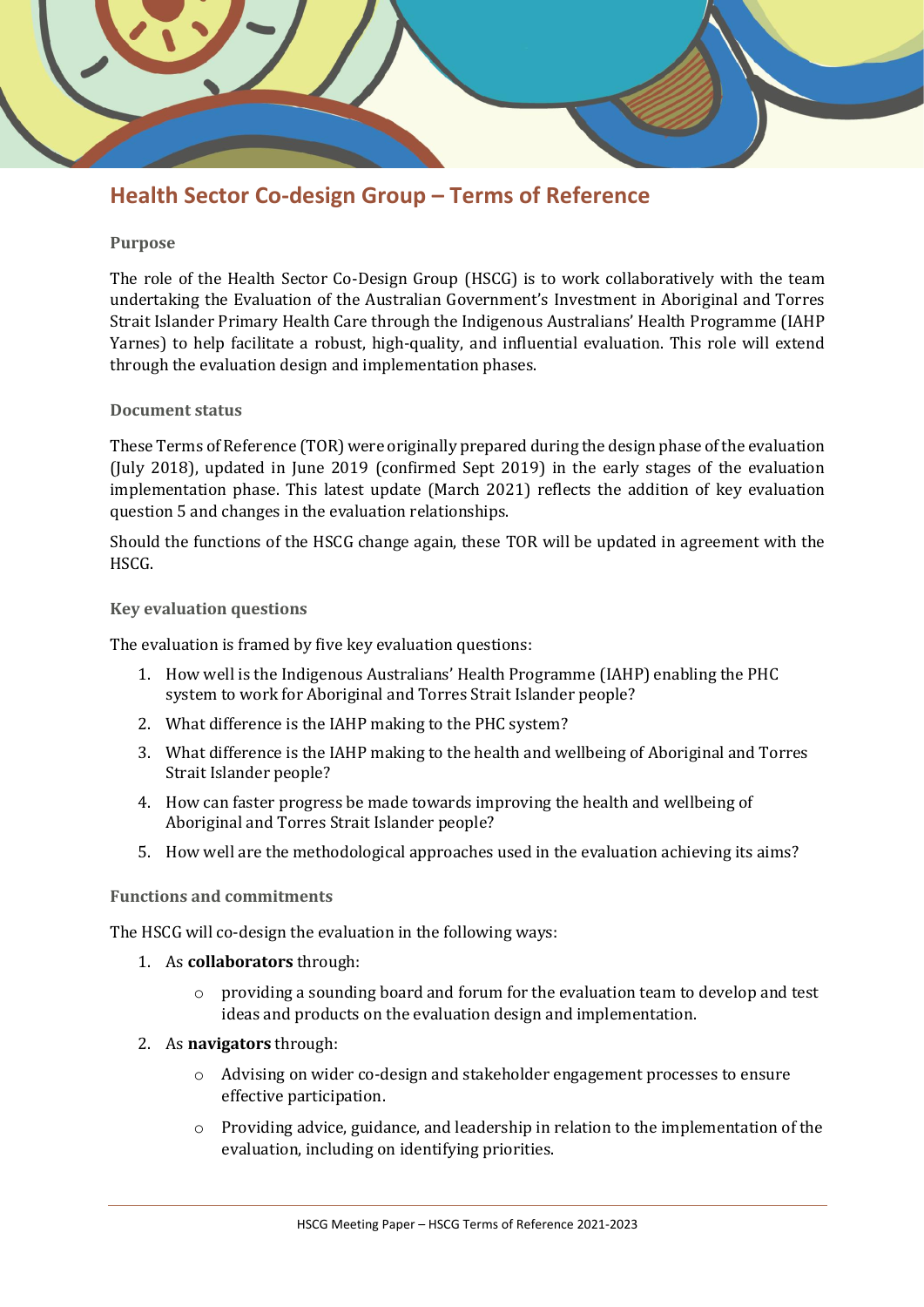- o Providing updates and guidance on significant policy, implementation, and sector changes, including jurisdictional reforms.
- o Advising on the implications of other research and evaluation findings external to this evaluation.
- o Identifying opportunities to influence decision-making on other policy development and reform processes.
- 3. As **advisors** through:
	- o Providing advice and feedback on key deliverables.
	- o Advising the Department of Health (the Department) on the progress and implementation of the evaluation to support informed advice to the Minister with Portfolio responsibility for Indigenous Health.

#### 4. As **communicators** by:

- $\circ$  Assisting in disseminating information to, and championing the evaluation within, their communities and networks.
- $\circ$  Informing the HSCG and the evaluation team of relevant information and feedback received via their communities and networks.
- o Approving draft communiqué and other key resources as agreed.
- $\circ$  Articulating the independence of this evaluation from concurrent work (e.g., development of a new PHC funding model under the IAHP).

The evaluation team will develop and maintain a workplan that clearly indicates the function it would like the HSCG to perform (i.e., co-design, navigate, advise, communicate) on aspects of the evaluation for HSCG's agreement. It will also indicate where materials or products are being provided to the HSCG for information only. The workplan is appended to this Terms of Reference to provide transparency and accountability regarding opportunities for the HSCG to undertake its functions. The workplan will be revisited annually and updated as required.

### **Perspectives**

Members of the HSCG are not expected to 'represent' specific agencies or organisations, geographic areas, or population groups. The aim is for members to advise based on their expertise, experience, and 'place' within the health system, or on their knowledge of evaluation and research with Aboriginal and Torres Strait Islander people.

#### **Co-chairs and members**

The HSCG is to be co-chaired, with one co-chair from the government sector and the other in a nongovernment role, and for at least one of the co-chairs to be an Aboriginal or Torres Strait Islander person. The HSCG may agree to rotate the co-chair roles at intervals throughout the evaluation period.

The co-chairs do not have different powers to other members of the HSCG. They are to be the key point of contact for the evaluation team and for the Department and will help the evaluation team to facilitate strong input from all other members of the HSCG. The co-chairs own advice on key deliverables will be considered as equal to other members of the HSCG.

The current membership of the HSCG is appended to this Terms of Reference.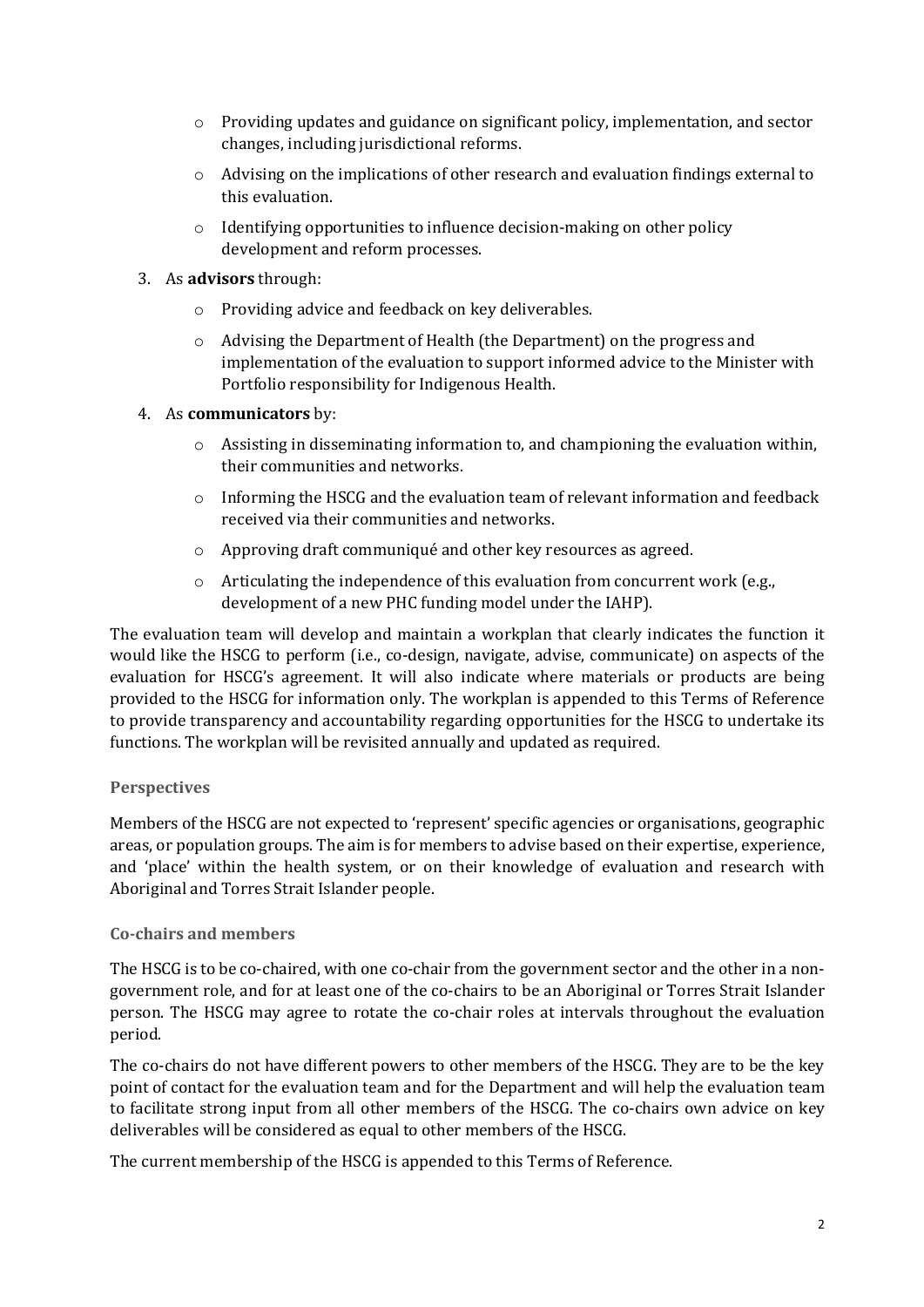#### **Acceptance of deliverables**

The Department remains responsible for accepting reports and other deliverables and making related payments to *Allen + Clarke* as the lead contracting agency.

#### **Secretariat**

Secretariat support will be provided by the evaluation team. This support includes:

- arranging meetings of the HSCG, including arranging for and paying the costs of members' travel for face-to-face meetings
- circulating meeting agenda and papers in advance of meeting
- taking comprehensive minutes and circulating these within two weeks of each meeting
- producing and disseminating a public Communiqué within two to three weeks of each meeting
- ensuring action points are followed up and information is circulated in a timely manner.

#### **Confidentiality and conflicts of interest**

The evaluation team and the Department are to highlight any information that is shared confidentially and to remain in confidence within the HSCG. Members will be asked to declare any actual, potential, or perceived conflicts of interest at each meeting.

#### **Proxies**

Ideally no proxies (stand-ins for members) are to be used, but the HSCG will also be respectful of, and flexible regarding, members' circumstances. By exception, the HSCG will decide if it is agreeable for a stand-in at a particular meeting. Part of the process for accepting a proxy is that the proxy member will be fully briefed in advance of the meeting.

Remote attendance will also be utilised where possible, when members are unable to attend in person.

#### **Use of videos and photographs**

Permission will be sought from the HSCG or members as appropriate, when videos of activities and/or photographs are taken during the meeting. These are not to be used for purposes other than recording events and information for the evaluation team to use in designing and implementing the evaluation, unless permission is sought and given. If other uses are proposed (e.g., for public communications about the HSCG and the evaluation), permission will be sought from the HSCG and/or affected members as appropriate.

#### **Inclusion of HSCG membership in communications**

The HSCG has given permission to share the names of HSCG members in communications about the evaluation on the proviso the wording is checked with the HSCG beforehand.

#### **Fees and expenses**

Members will not receive sitting fees, but travel and accommodation expenses will be provided as appropriate.